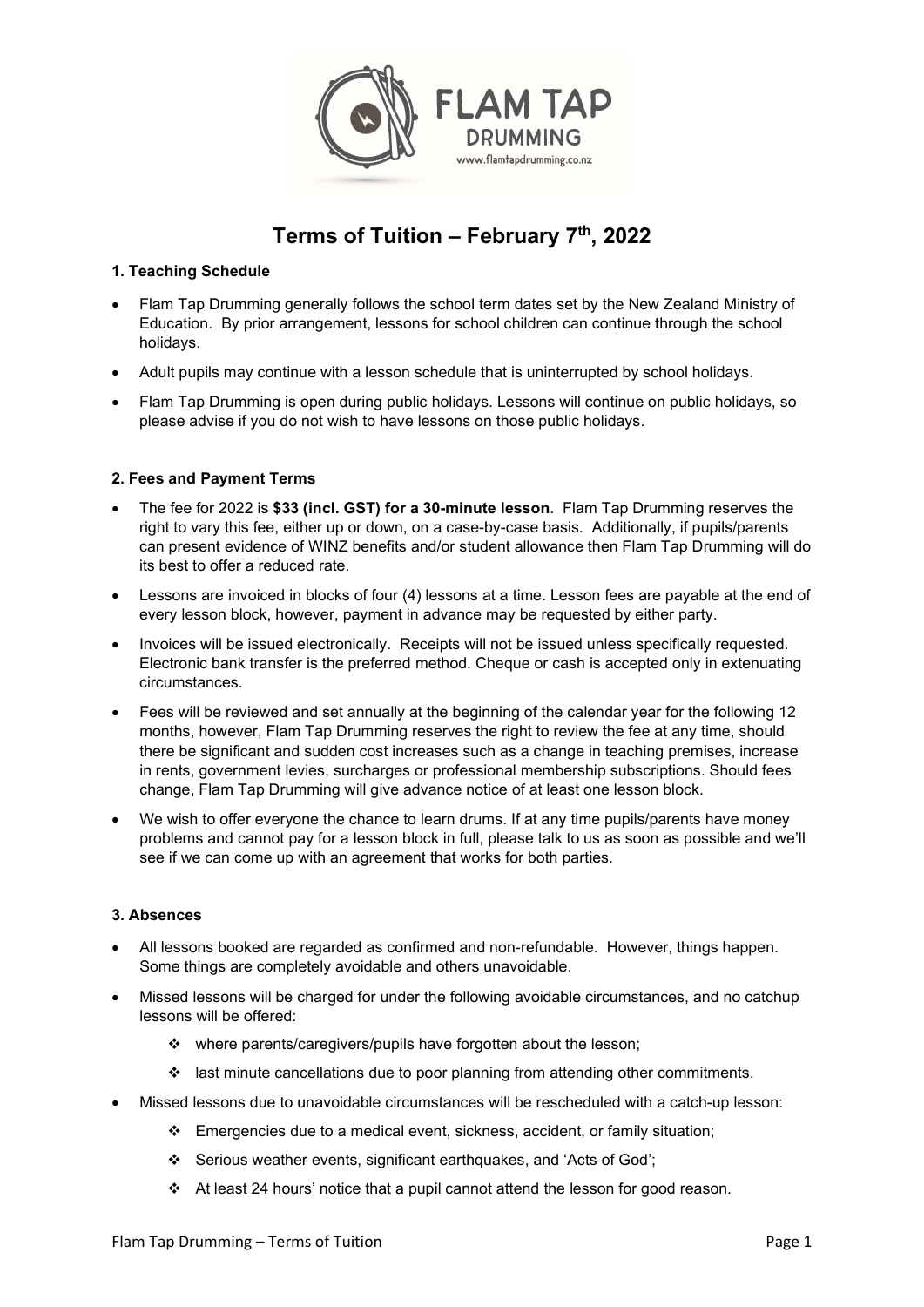- Substitute teachers
	- $\div$  Flam Tap Drumming reserves the right to bring in a substitute teacher if the Principal Instructor (Ajit Rasiah) cannot teach for an extended period. A substitute teacher may hold the lessons at a different venue and/or lesson slot.
	- $\cdot \cdot$  Parents/caregivers/pupils may decline the offer of a substitute teacher, in which event the lessons will be rescheduled to a regular lesson slot after Ajit returns to teaching.
- If a pupil develops a long-term illness (weeks or months) in the middle of a lesson block, then Flam Tap Drumming will hold the remaining paid lessons until the pupil returns from illness. If the pupil is away for more than one lesson block, Flam Tap Drumming will still honour remaining paid lessons, but we cannot assure the same lesson slot upon return from the absence.
- Long-term holidays The longest time away that Flam Tap Drumming can offer to hold a time slot open is during the 6-7 weeks of the December/January summer holidays. At other times of the year, Flam Tap Drumming will provide the same lesson slots upon return on a best-efforts basis.

### 4. Studio Policies

- All pupils, parents, caregivers and visitors to the studio must abide by the Flam Tap Drumming Health and Safety policy.
- Flam Tap Drumming agrees to teach the pupil on the condition that the pupil (or parent/s of the pupil if aged 16 and under) supplies the following:
	- $\div$  Necessary tools for learning, including a pair of 5A or 7A drumsticks, a good quality practise pad, a metronome (or a smart phone with a metronome app), a music stand, and access to a drum kit;
	- $\div$  Commitment to help their child with daily practise, especially if the child is very young.
- Drum Kit Proper technique and musicality cannot be taught if the pupil does not have a drum kit to practise on. It is not necessary to own a drum kit, but all pupils are required to have access to a drum kit for daily practise. The drum kit can be electronic for beginners through to Grade 3 level. Beyond Grade 3, an acoustic drum kit is required. The drum kit should be kept tuned and be in working order.
- Books Pupils will need a Clear File of 40 pages. Some music sheets will be handed out during the lessons for inserting into the Clear File. Future supplementary material may include Examination books, Method books, and Repertoire books. Parents are responsible for the purchase of these books.
- Practise Expectations We expect parents and children to commit to daily practise and make progress on all parts of the assigned homework. Practise outside of the lesson time needs to happen at least 6 days a week. In cases of young children, it is a combined effort of both parent and child. More information on practise can be found in the blog at https://www.flamtapdrumming.co.nz/blog/practice-tips-for-the-drum-kit
- Parental Support Parent/s or caregivers are required to be present at a child's lessons but it is important parents do not interrupt the lessons, e.g. comments and phone calls. Parents should take notes and supervise their child's practise sessions. Older children may need less direct supervision so it is possibly more beneficial for the parent to observe lessons and check that all requirements are adequately practised each day.
- Lesson Protocols
	- Drinks/liquids brought into the studio must be in a covered/sealed container. You may bring snack foods for younger children (or for health reasons) into the studio. A bin is provided. Hands must be clean before handling any drum equipment.
	- Lateness Policy Arriving late affects all the lessons that are scheduled after your lesson. Therefore, a late arrival will mean a shorter lesson for you so that the next pupil's lesson can begin right on time.